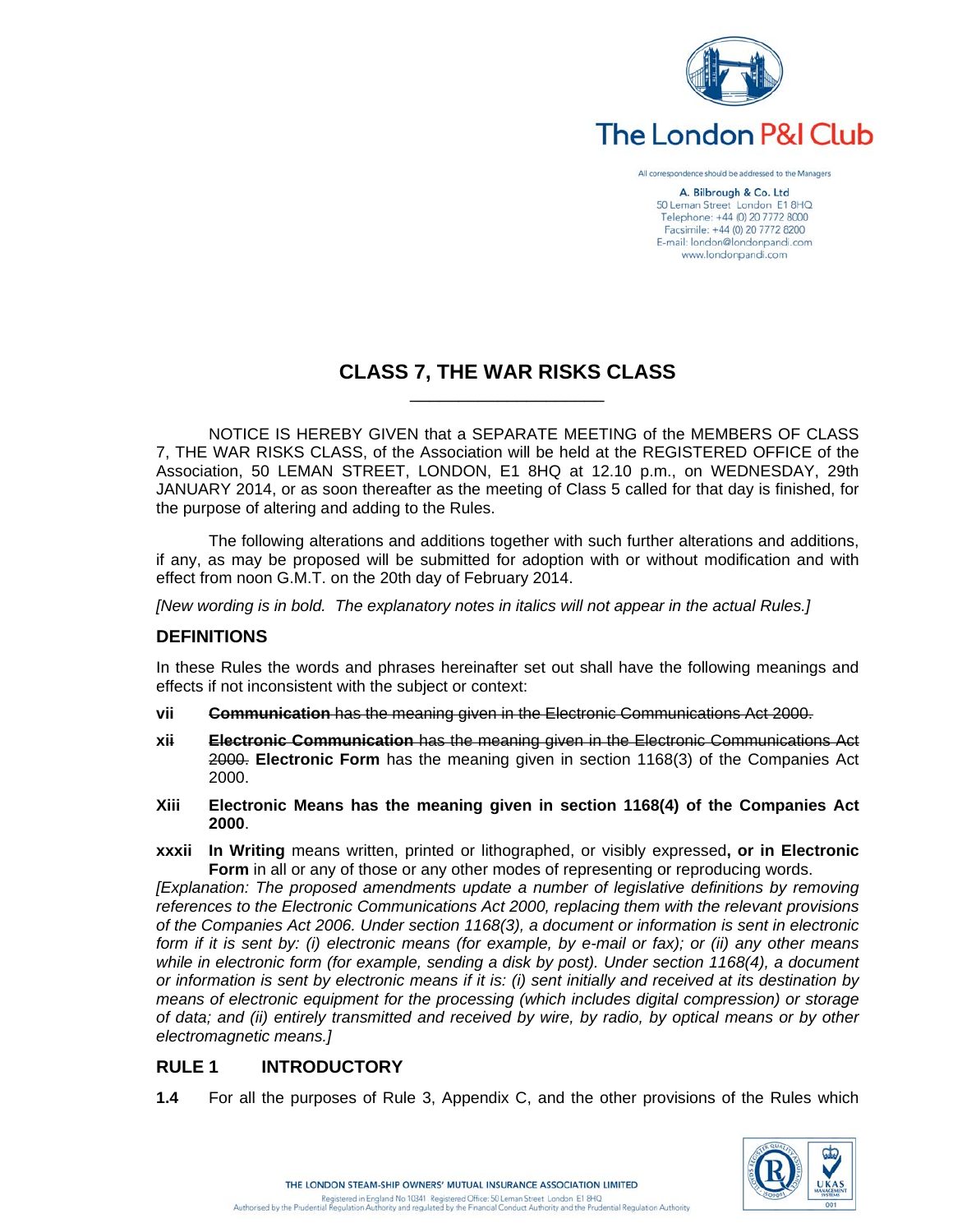relate thereto, the Sum Insured shall be the sum insured for the corresponding risk or risks under the Entered Ship's marine policies, which is agreed between the Insured Owner and the Managers and which is set out in the Certificate of Entry. PROVIDED ALWAYS that:

- **1.4.1** the sum to be insured under each category of Rule 3 risk shall be specified in any application for insurance;
- **1.4.2** in no case shall **unless otherwise agreed by the Managers in writing** the total Sum Insured for Rule 3 risks **shall not** exceed 50 per cent of the Insured Value as provided for in Rule 1.3.

*[Explanation: The current Rule limits the maximum sum insured for Rule 3 risks (Freight, Disbursements and/or Increased Value, premiums and/or Other Interests) to 50% of the Insured Value. However, Rule 1.4 requires the split in the sums insured to follow the H&M market placement. The proposed amendment provides flexibility to accommodate situations where the Sum Insured for Rule 3 risks exceeds 50% of the said Insured Value.]*

## **RULE 31 CLOSING OF POLICY YEARS**

- **31.1** The Committee shall with effect from such date after the end of each Policy Year as it thinks fit declare that such Policy Year shall be closed.
- **31.2** If upon the closing of any Policy Year or at any time thereafter the aggregate of the Contributions, Premiums and other receipts paid and payable for that Policy Year shall be found to exceed the aggregate of claims, expenses, outgoings, transfers to reserves and provisions referred to in Rule 24, the **Committee may decide that such** excess **or any part thereof** shall be disposed of by being **transferred in accordance with Rule 32; or by being applied to meet any deficiency which has occurred or may be thought likely to occur in any closed Policy Year or Years; or by being** brought forward to the next open Policy Year and made available for the payment of claims, expenses, outgoings, transfers to reserves and provisions arising in respect of that Policy Year. PROVIDED ALWAYS that:

the Committee may order that the excess or any part thereof may be returned to the Insured Owners insured for the relevant Policy Year and, if the Committee shall so decide, the excess or part thereof shall be returned to such Insured Owners in such proportions and having regard to such considerations as the Committee shall determine and the decision of the Committee with regard thereto shall be conclusive and binding upon all Insured Owners**.** 

**31.3 If upon the closing of any Policy Year or at any time thereafter the aggregate of the claims, expenses, outgoings, transfers to reserves and provisions referred to in Rule 24 for that Policy Year shall be found to exceed the aggregate of the Contributions, Premiums and other receipts in respect of such Policy Year, the Committee may decide that such deficiency or any part thereof shall be provided for by transferring funds in accordance with Rule 32; or by transferring funds standing to the credit of any different closed Policy Year or Years; or by levying Supplementary Contributions as permitted by Rule 26.** 

*[Explanation: The proposed amendments clarify the Committee's approach to the closing of Policy Years].* 

## **RULE 32 RESERVES**

**32.1** The funds of this Class of the Association shall be constituted as follows:

- **32.1.1** the balance of the funds available as certified in the accounts of this Class of the Association last approved by the Members in General Meeting shall constitute the General Reserves of this Class of the Association;
- **32.1.2** any funds of this Class of the Association not comprised in the General Reserves shall constitute the Operating Funds of this Class of the Association.
- **32.2** The Committee may apply the sums standing to the credit of the General Reserves and of the Operating Funds for any of the purposes for which the General Reserves are